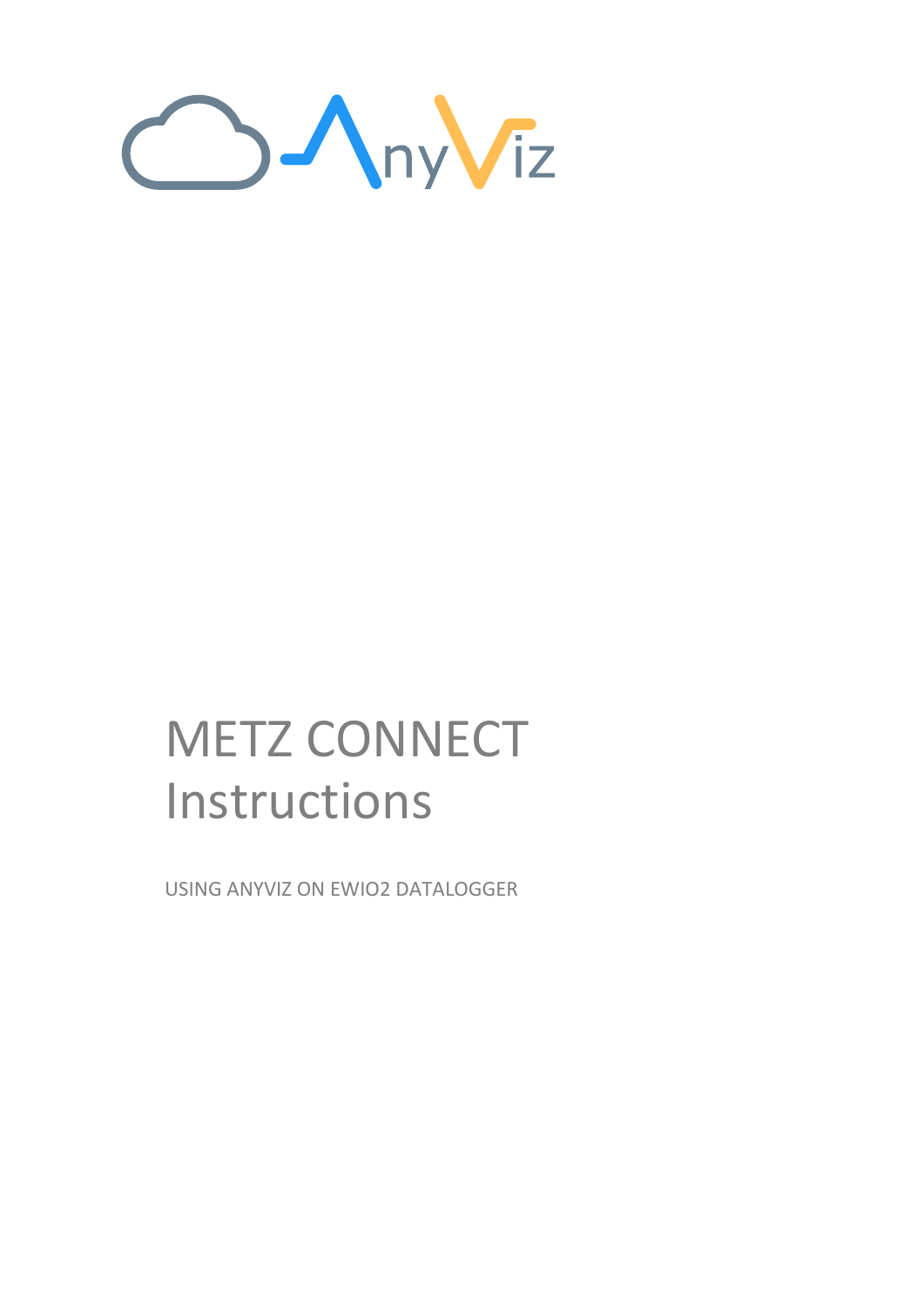

## GETTING STARTED

Since firmware version 1.5, the EWIO<sub>2</sub> data loggers from Metz-Connect come with AnyViz Cloud Adapter pre-installed.

To activate the AnyViz Cloud Adapter open the Web-interface and navigate to System--> AnyViz. If the Cloud Adapter is active, you will be able to navigate to the configuration interface of the AnyViz Cloud Adapter.

| AnyViz Cloud Adapter Configuration |             |  |
|------------------------------------|-------------|--|
|                                    |             |  |
| Availability                       |             |  |
| AnyViz cloud adapter active        |             |  |
| AnyViz cloud adapter version       | 0.9.4.0     |  |
|                                    | <b>Save</b> |  |
| Configuration                      |             |  |
| AnyViz Cloud Adapter Configuration |             |  |

Now enter the AnyViz Project ID and an onboarding password. For more information, see our [getting](https://www.anyviz.io/getting-started/#Universal)  [started guide.](https://www.anyviz.io/getting-started/#Universal)

**ADAPTER CONFIGURATION** 

| AnyViz Project Id      | 110                     | ℯ |  |
|------------------------|-------------------------|---|--|
| <b>AnyViz Password</b> | *********************** |   |  |

After the EWIO<sub>2</sub> is connected to the AnyViz Cloud, all integrated IOs are automatically available in the AnyViz Portal.





Tel.: +49 (0)9351 9793 320 E-Mail: support@anyviz.de Web: www.anyviz.de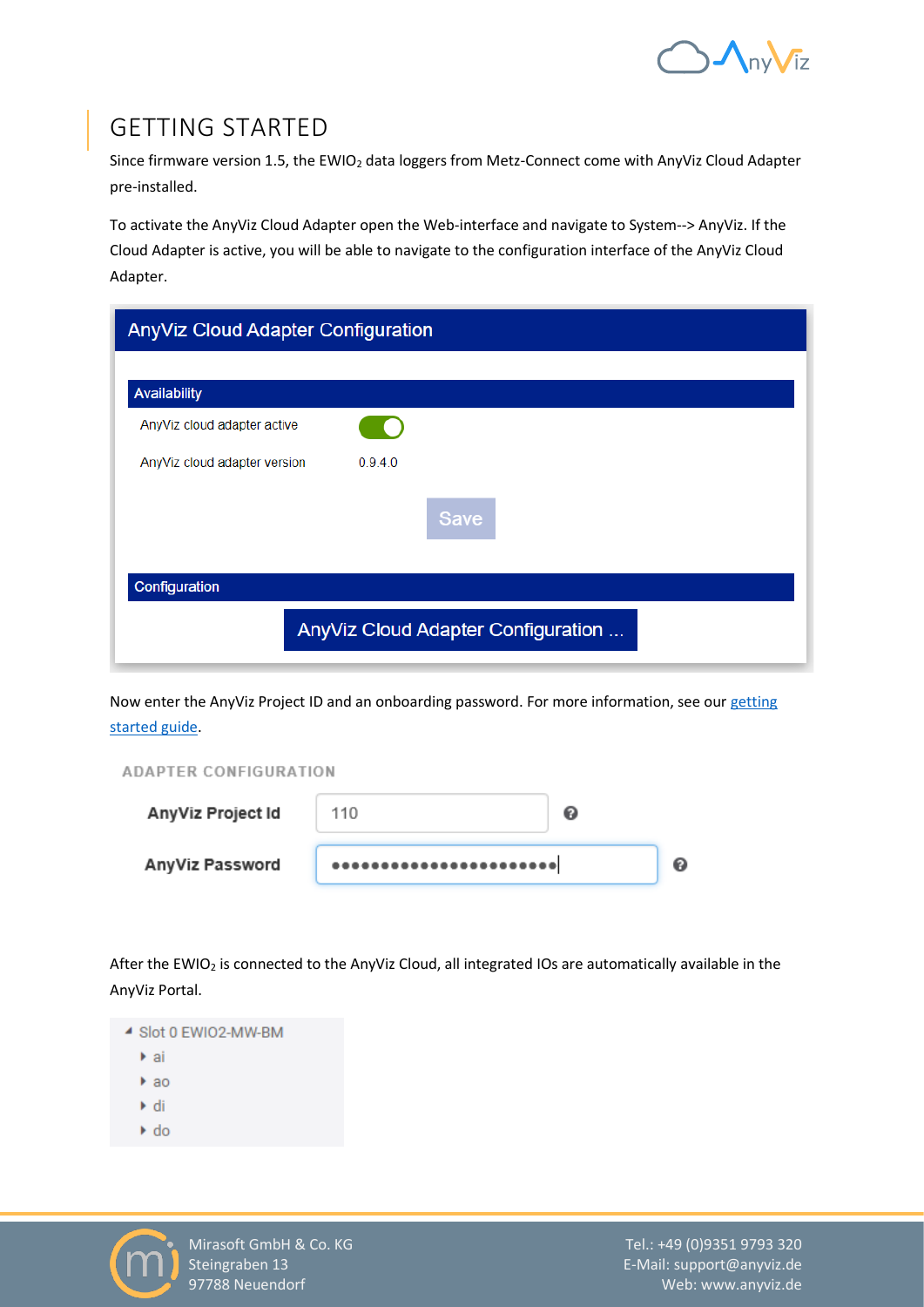

## CONNECTING M-BUS DEVICES

Depending on the model series, the EWIO<sub>2</sub> data logger has an integrated M-Bus level converter. The M-Bus interface can be used by the integrated functions as well as by the AnyViz Cloud Adapter. For this purpose, a TCP converter has been provided by Metz Connect.

To set up M-Bus communication, the connection type "M-Bus over TCP" must be selected. The host name is **localhost** and **5023** must be specified as the port.

| M-Bus TCP | $+$ New connection |           |
|-----------|--------------------|-----------|
|           | Name               | M-Bus TCP |
|           | Hostname           | localhost |
|           | Port               | 5023      |

The default baud rate is 2400. To change this, go to System --> MBus and select the desired baud rate.

| <b>MBus Server Configuration</b> |                     |  |  |
|----------------------------------|---------------------|--|--|
| Configuration                    |                     |  |  |
| MBus server active               |                     |  |  |
| MBus default baud rate           | 2400<br>$\check{ }$ |  |  |
|                                  | Save                |  |  |
|                                  |                     |  |  |

Note: "MBus server active" must only be activated if the TCP port should also be accessible from outside the device.